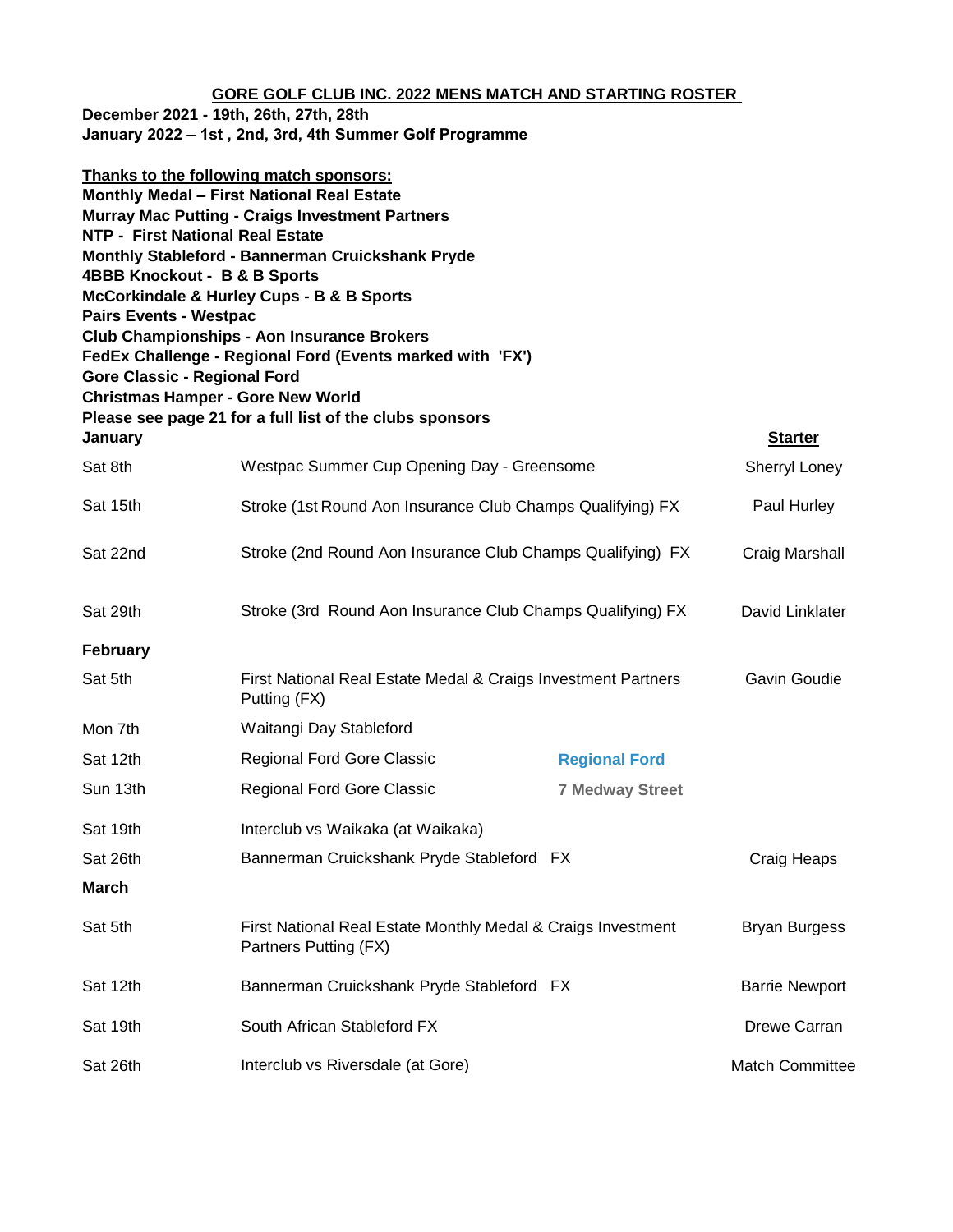| <b>April</b><br>Sat 2nd | First National Real Estate Monthly Medal & Craigs Investment<br><b>Partners Putting FX</b> | Craig Burns           |
|-------------------------|--------------------------------------------------------------------------------------------|-----------------------|
| Sat 9th                 | Bannerman Cruickshank Pryde Stableford FX                                                  | Graham Craig          |
| 15th - 18th             | Easter Cup                                                                                 | Match Comm.           |
| Sat 23rd                | Aon Insurance Club Championship Finals & Stableford                                        | Match Comm.           |
| Sat 30th                | Men vs Ladies                                                                              | Sandra Speden         |
| May<br>Sat 7th          | First National Real Estate Monthly Medal & Craigs Investment<br><b>Partners Putting FX</b> | <b>Trevor Horrell</b> |
| Sat 15th                | Interclub vs Mataura (At Gore)                                                             | Match Comm.           |
| Sat 21st                | Westpac Gordon & Jewel Ritchie Memorial 4BBB FX                                            | Don McConnell         |
| Sun 22nd                | <b>MLT Pennant Finals</b>                                                                  |                       |
| Sat 29th                | Bannerman Cruickshank Pryde Stableford FX                                                  | Lindsay Barron        |
| Sun 29th                | <b>MLT Pennant Finals Reserve Day</b>                                                      |                       |
| June<br>Sat 4th         | First National Real Estate Monthly Medal & Craigs Investment<br><b>Partners Putting FX</b> | <b>Kory Davis</b>     |
| Sat 11th                | Bannerman Cruickshank Pryde Stableford FX                                                  | Ivan Butel            |
| Sat 18th                | Westpac Croydon Cup Foursome                                                               | Noel Soper            |
| Sat 25th                | Aggregate Stableford FX                                                                    | Colin Waddell         |
| July                    |                                                                                            |                       |
| Sat 2nd                 | First National Real Estate Monthly Medal & Craigs Investment<br><b>Partners Putting FX</b> | Craig Bradbury        |
| Sat 9th                 | Bannerman Cruickshank Pryde Stableford FX                                                  | Julie Braithwaite     |
| Sat 16th                | Par FX                                                                                     | <b>Geoff Sadlier</b>  |
| Sat 23rd                | Westpac Aitken Memorial Canadian Foursome                                                  | Ann Carran            |
| Sat 30th                | Aggregate Stableford (Drawn Pairs)                                                         | John O'Shea           |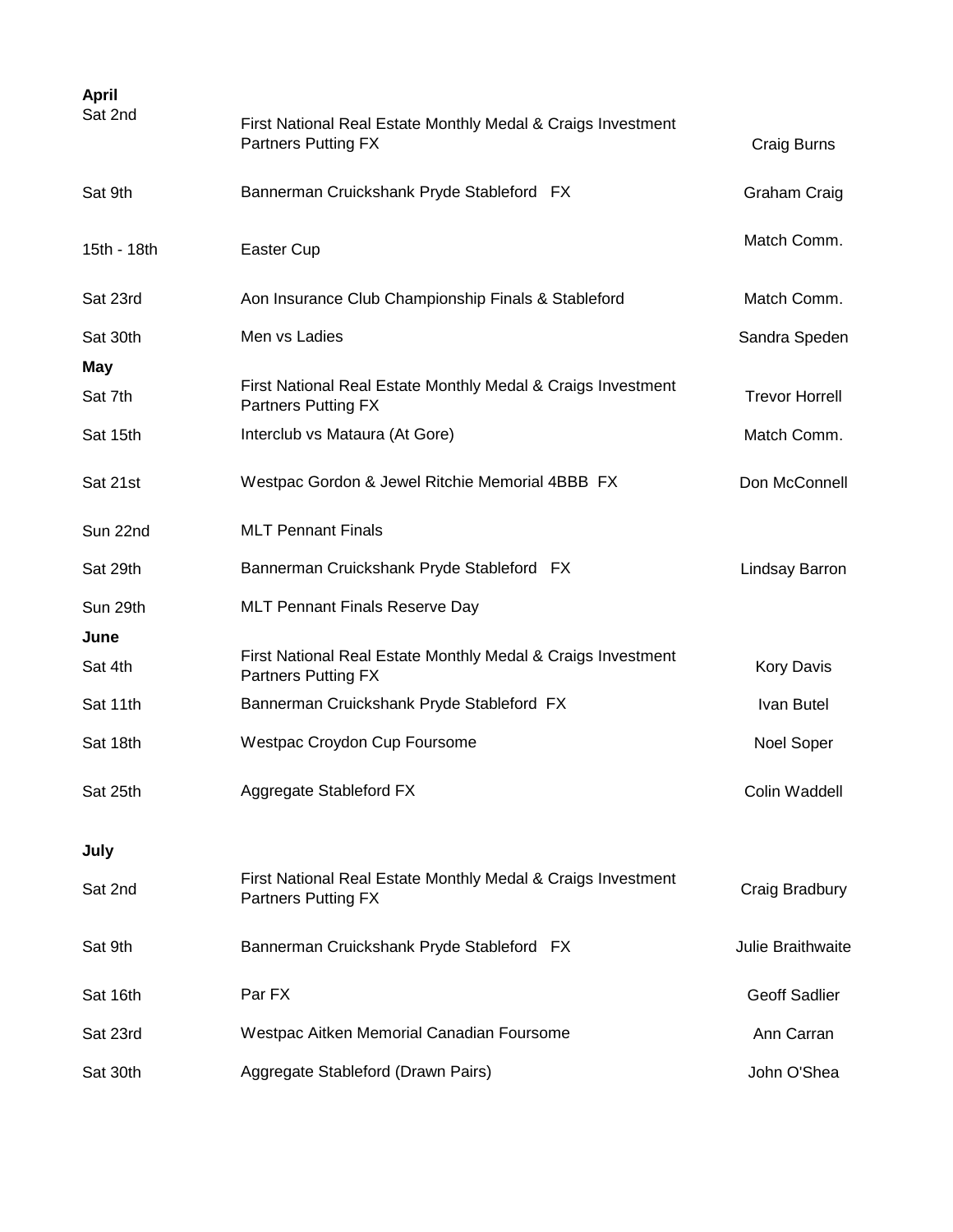| <b>August</b><br>Sat 6th | First National Real Estate Monthly Medal & Craigs Investment                                           |                 | <b>Julian Morris</b>    |
|--------------------------|--------------------------------------------------------------------------------------------------------|-----------------|-------------------------|
| Sat 13th                 | Stroke, 2nd round 72 hole FX                                                                           |                 | Graham Waddell          |
| Sat 20th                 | Bannerman Cruickshank Pryde Stableford FX                                                              |                 | <b>Grahame Ellery</b>   |
| Sat 27th                 | Westpac Olga Harvey Memorial American Greensome                                                        |                 | Mel Robertson           |
| <b>September</b>         |                                                                                                        |                 |                         |
| Sat 3rd                  | First National Real Estate Monthly Medal & Craigs Investment<br>Partners Putting, 3rd round 72 hole FX |                 | <b>Phil Mowat</b>       |
| Sat 10th                 | <b>MLT Presidents Pennant Finals</b>                                                                   |                 |                         |
|                          | Stroke, 4th round 72 hole FX                                                                           |                 | Match Comm.             |
| Sat 17th                 | Bannerman Cruickshank Pryde Stableford FX                                                              |                 | <b>Vickus DuPlessis</b> |
| Sat 24th<br>October      | Interclub vs Wyndham (At Wyndham)                                                                      |                 |                         |
| Sat 1st                  | First National Real Estate Monthly Medal & Craigs Investment<br><b>Partners Putting FX</b>             |                 | David Hewlett           |
| Sat 8th                  | Bannerman Cruickshank Pryde Stableford FX                                                              |                 | Pete Kelly              |
| Sat 15th                 | MLT Par 3 Day                                                                                          |                 | Peter Kemp              |
| Sat 22nd                 | <b>Bisque Par FX</b>                                                                                   |                 | <b>Grant Briggs</b>     |
| Sat 29th                 | 4BBB                                                                                                   |                 | Danny McDougall         |
| <b>November</b>          |                                                                                                        |                 |                         |
| Sat 5th                  | First National Real Estate Monthly Medal & Craigs Investment<br>Partners Putting FX                    |                 | <b>Kyle Hewlett</b>     |
| Sat 12th                 | Interclub vs Balclutha (At Gore                                                                        |                 | <b>Match Committee</b>  |
| Sat 19th                 | <b>Betta Electrical Trilogy</b>                                                                        | To be confirmed |                         |
| Sun 20th                 | <b>Betta Electrical Trilogy</b>                                                                        | To be confirmed |                         |
| Sat 26th                 | Bannerman Cruickshank Pryde Stableford FX                                                              |                 | Ken Walker              |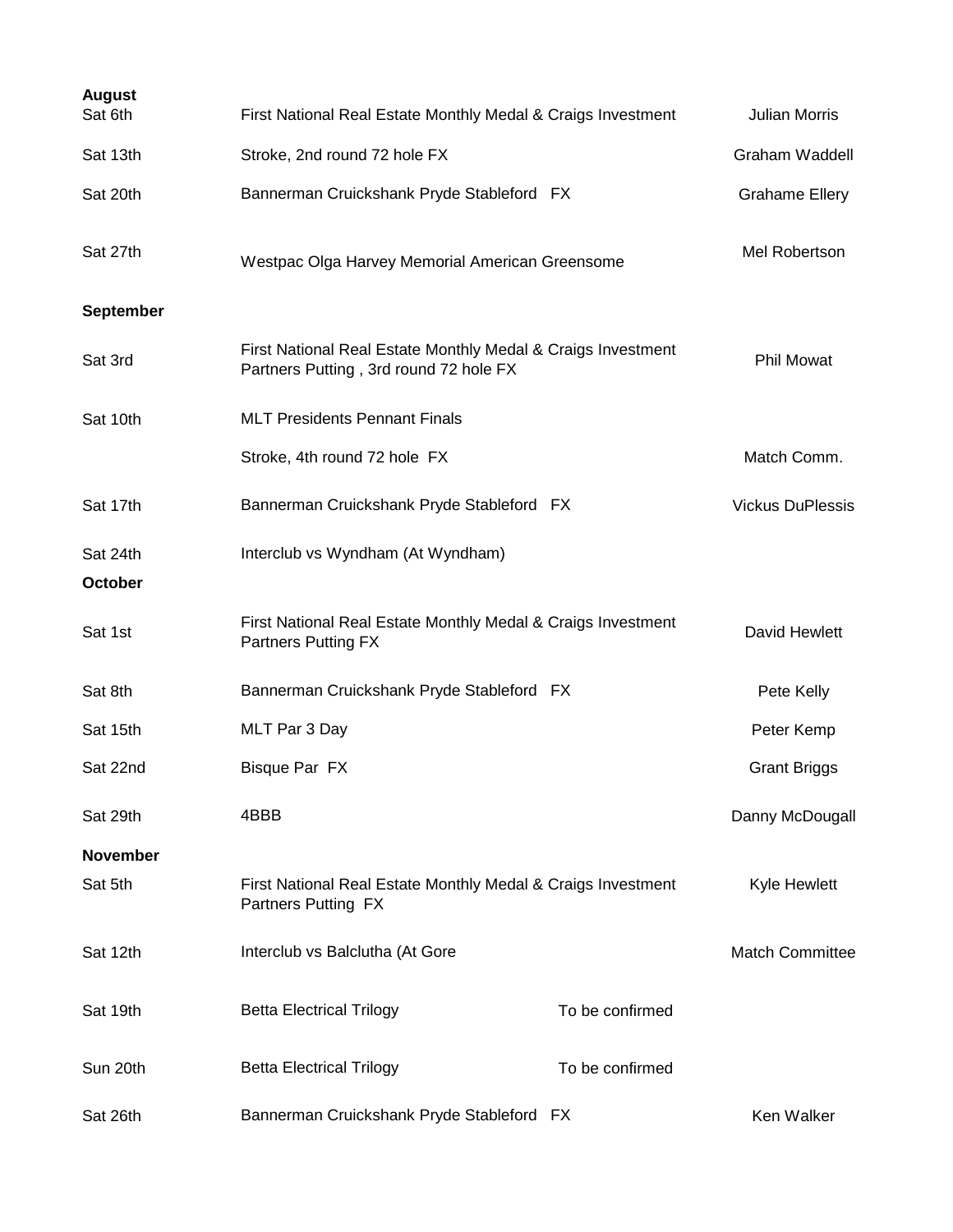## **December**

| Sat 3rd  | Westpac Turnbull Cup Closing Day & Trophy Presentation | Murray Davidson        |
|----------|--------------------------------------------------------|------------------------|
| Sat 10th | Gore New World Christmas Hamper                        | <b>Match Committee</b> |
| Sat 17th | <b>MLT Cup</b>                                         | <b>Match Committee</b> |
| Sat 24th | <b>Bloodsome</b>                                       | <b>Match Committee</b> |

## **December 2022 - 26th, 27th, 28th January 2023 – 1st , 2nd, 3rd, 4th Summer Golf Programme**

## **WOMENS GOLF GORE 2022 FIXTURES**

| January         |                                                                           |
|-----------------|---------------------------------------------------------------------------|
| Sat 8th         | Westpac Summer Cup - Opening Day Greensome                                |
| Thurs 20th      | Ladies Opening Day                                                        |
| Thurs 27th      | Molly Rogers Trophy - Jubilee Cup (FX)                                    |
| <b>February</b> |                                                                           |
| Thur 3rd        | Campbells Garden Centre Medal & Putting (FX)                              |
| Thurs 10th      | Par                                                                       |
| 12th - 13th     | Regional Ford Gore Classic                                                |
| Thurs 17th      | Stableford                                                                |
| Sat 19th        | Interclub vs Waikaka (At Waikaka)                                         |
| Thurs 24th      | Molly Rogers Trophy (FX)                                                  |
| <b>March</b>    |                                                                           |
| Thurs 3rd       | Campbells Garden Centre Medal & Putting (FX)                              |
| Thurs 10th      | Home Stableford (FX)                                                      |
| Thurs 17th      | Molly Rogers Trophy, Coronation Medal, Aotearoa Cup, Veterans<br>Cup (FX) |
| Fri 18th        | Delegates Day - Queens Park                                               |
| Thurs 24th      | 3 Clubs & a Putter                                                        |
| Mon 28th        | Eastern Districts Championship (18 Holes)                                 |
| Thurs 31st      | <b>ISTAS Stableford</b>                                                   |
| April           |                                                                           |
| Thurs 7th       | Campbells Garden Centre Medal & Putting (FX)                              |
| Mon 11th        | G.S. Womens Pennants - Te Anau                                            |
| Thurs 14th      | Home Stableford (FX)                                                      |
| 15th - 18th     | Easter Cup                                                                |
| Thurs 21st      | Molly Rogers Trophy (FX)                                                  |
| Sat 23rd        | Aon Insurance Club Championship Finals & Stableford                       |
| Thurs 28th      | Par Match                                                                 |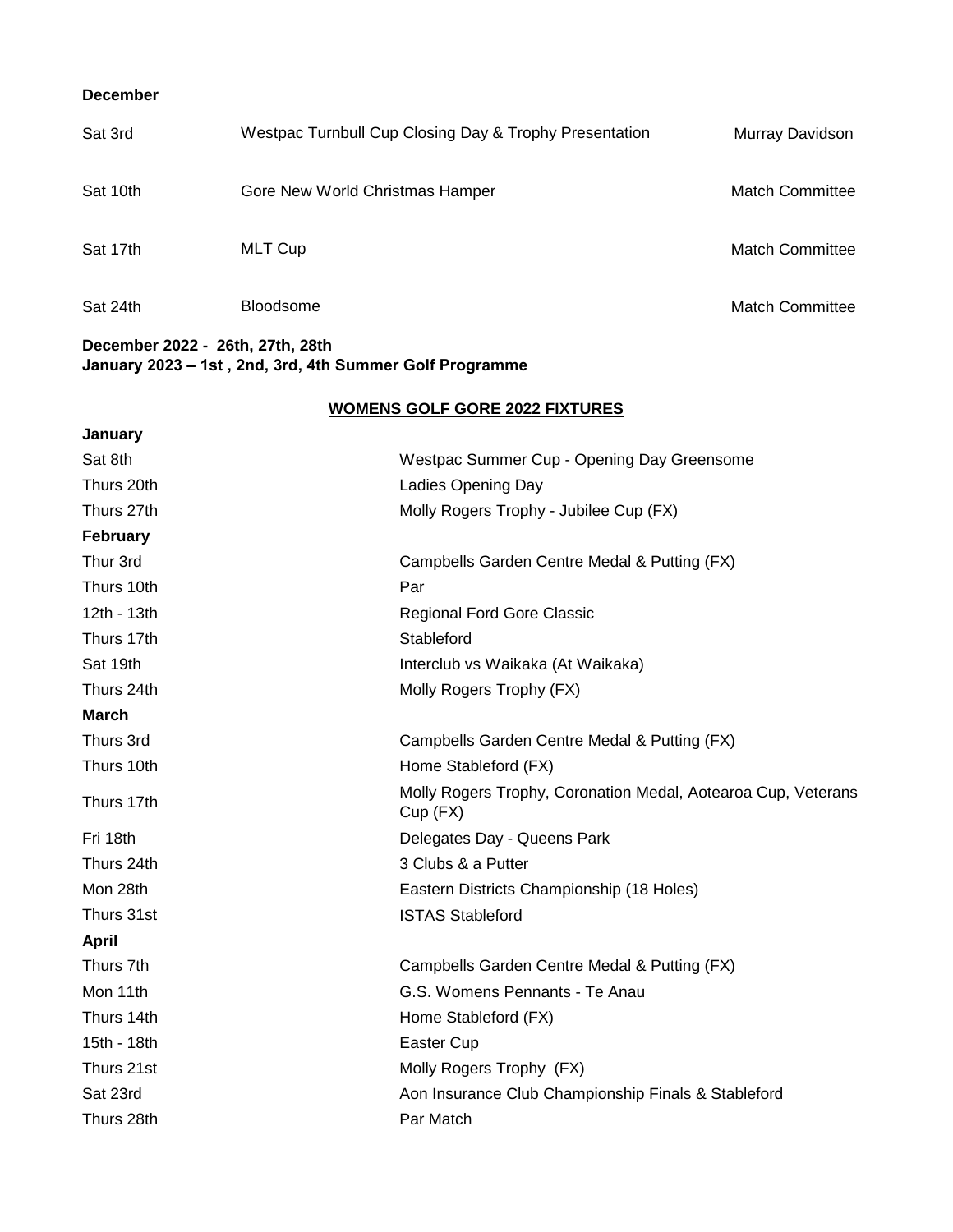| Thurs 28th       | <b>National Teams - Winton</b>                  |
|------------------|-------------------------------------------------|
| Sat 30th         | Ladies vs Men<br>Stableford                     |
| <b>May</b>       |                                                 |
| Thur 5th         | Campbells Garden Centre Medal & Putting (FX)    |
| Thur 12th        | Home Stableford (FX)                            |
| Sat 14th         | Interclub vs Mataura (at Gore)                  |
| Thur 19th        | <b>Bisque Par</b>                               |
| Sat 21st         | Westpac Gordon & Jewel Ritchie Memorial 4BBB    |
| Thurs 26th       | Stableford                                      |
| June             |                                                 |
| Thurs 2nd        | Campbells Garden Centre Medal & Putting (FX)    |
| Mon 6th          | Queens Birthday Stableford                      |
| Thurs 9th        | Nassau Stableford                               |
| Thurs 16th       | Home Stableford (FX)                            |
| Sat 18th         | Westpac Croydon Cup - Foursome                  |
| Thurs 23rd       | Par Match                                       |
| Sun 26th         | <b>Golf Southland AGM</b>                       |
| Thurs 30th       | Stableford                                      |
| July             |                                                 |
| Thurs 7th        | Campbells Garden Centre Medal & Putting (FX)    |
| Thurs 14th       | <b>Bisque Par</b>                               |
| Thurs 21st       | Home Stableford (FX)                            |
| Sat 23rd         | Westpac Aitken Memorial Canadian Foursome       |
| Thurs 28th       | Stableford                                      |
| Sat 30th         | Interclub vs Riversdale (At Riversdale)         |
| <b>August</b>    |                                                 |
| Thurs 4th        | Campbells Garden Centre Medal & Putting (FX)    |
| Thurs 11th       | <b>ISTAS Stableford</b>                         |
| Thurs 18th       | Home Stableford (FX)                            |
| Thurs 25th       | <b>Bisque Par</b>                               |
| Sat 27th         | Westpac Olga Harvey Memorial American Greensome |
| <b>September</b> |                                                 |
| Thurs 1st        | Campbells Garden Centre Medal & Putting (FX)    |
| Thurs 8th        | Home Stableford (Ford FX)                       |
| Thur 15th        | Par Match                                       |
| Mon 19th         | <b>MLT 4BBB Tournament</b>                      |
| Thur 22nd        | Molly Rogers Trophy (FX)                        |
| Sat 24th         | Interclub vs Wyndham (At Wyndham)               |
| Thurs 29th       | Mongolian Stableford                            |